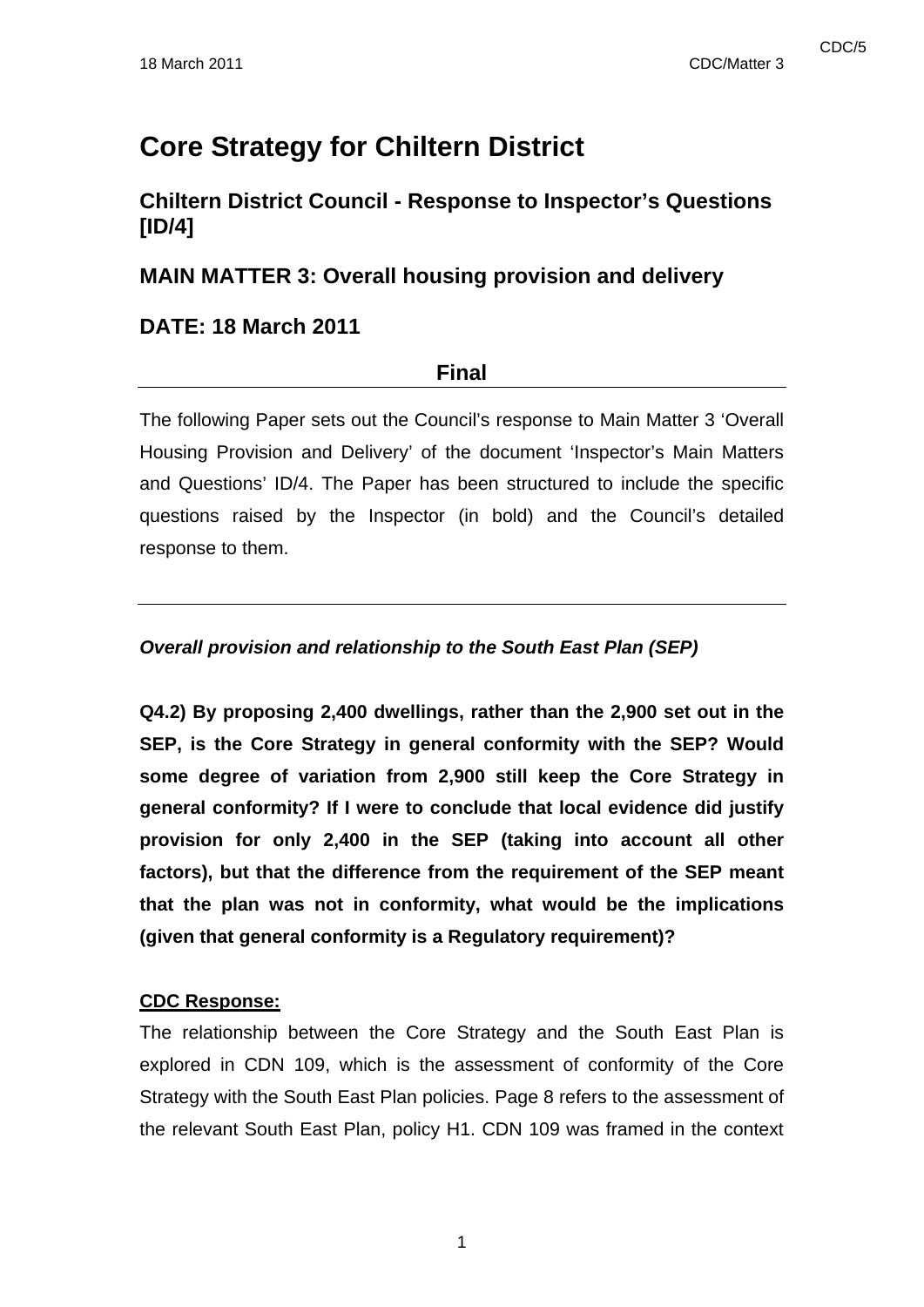of a housing allocation of 2,400 dwellings over the period 2006 to 2026 in the submission Core Strategy (CDN 105).

Notwithstanding this, the Council has produced three additional evidence documents:

- Chiltern District Housing Land Supply Trajectory (2006 to 2026) at March 2011 (CDN113)
- Assessment of Housing Demand in Chiltern District (2006 to 2026) (CDN114)
- Chiltern Strategic Housing Land Availability Assessment: Update Report March 2011 (CDN115)

These documents have informed the proposed changes to Section 4.2 of the Core Strategy (detailed in document CDN117), which sets out the Council's position on the housing target, acknowledging that the housing allocation of 2,900 dwellings within the SEP is the starting position.

The Council therefore maintains that the Core Strategy as submitted is in general conformity with the South East Plan.

**Q4.3) Section 4.2 of the Core Strategy refers to the advice of the DCLG's Chief Planner issued on 6 July 2010 and to the former Option 1 figure, which was the Council's input to the draft SEP. Given that the SEP remains part of the development plan and the Secretary of State's act of revocation on 6 July was unlawful, are these matters now of relevance in justifying the Council's housing provision of 2,400?** 

### **CDC Response:**

The Council acknowledges that the SEP is part of its development plan. The proposed revisions to Section 4.2 of the CS (refer to CDN117) acknowledge this. The Council would be happy to explore these issues further in the hearing sessions.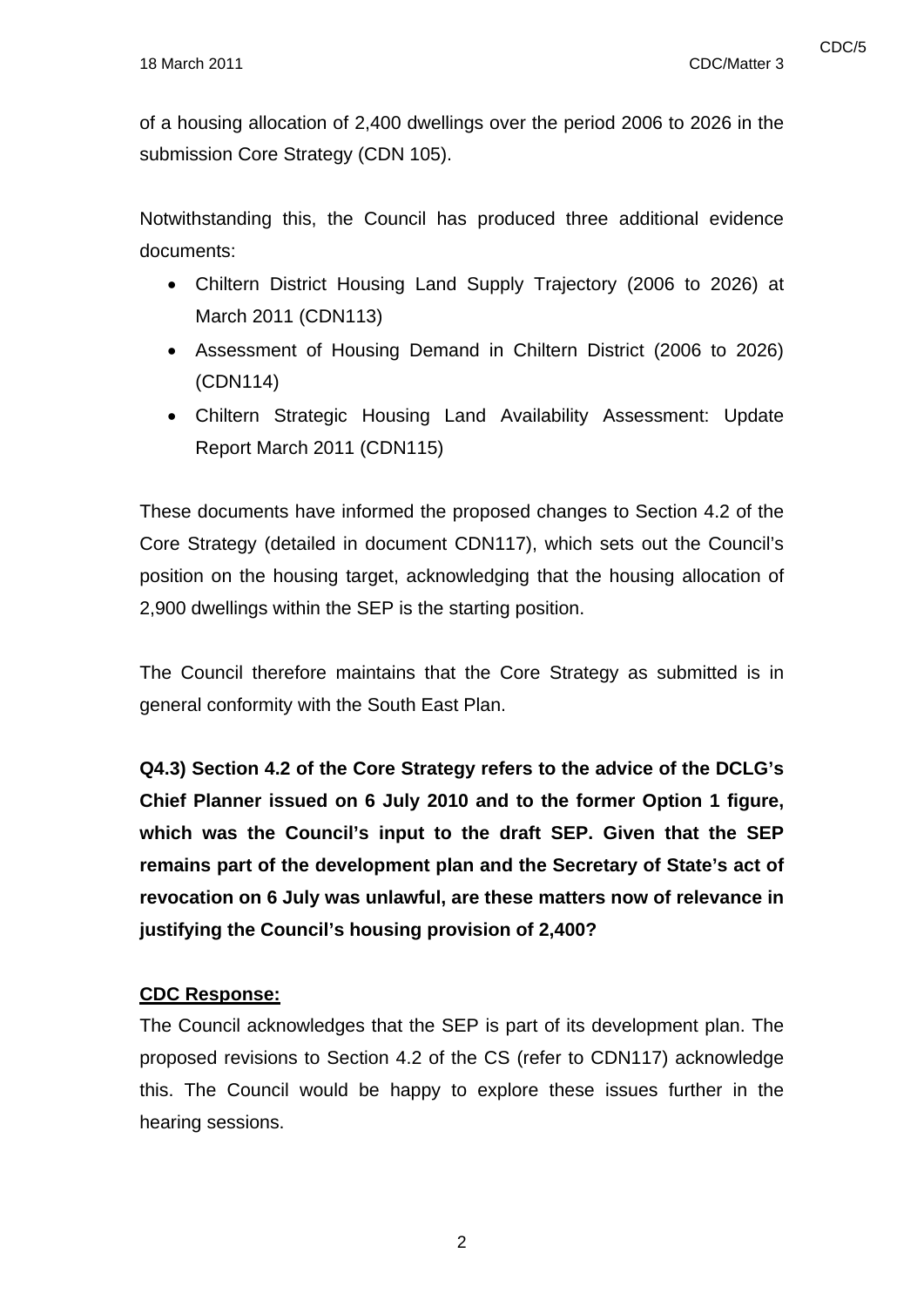**Q4.4) Section 4.2 also reassesses the reasons given by the Panel which conducted the Examination in Public of the SEP for recommending that provision in Chiltern be increased from 2,400 to 2,900. Given that the figure of 2,900 has subsequently been incorporated in the SEP as approved by the Secretary of State, to what extent is it justifiable to explore again these particular reasons? How does this approach relate to the Council's acceptance that the SEP requirement should be the starting point?** 

#### **CDC Response:**

The proposed revisions to Section 4.2 of the CS (refer to CDN117) set out the Council's revised position, acknowledging that the SEP is part of its development plan.

**Q4.5) In making housing provision below that required by the SEP, how has the Council taken into account the factors in PPS3 paragraph 33? (Paper yet to be produced by the Council.) What weight should be given to factors other than land supply? Is the Council's approach justified?** 

#### **CDC Response:**

The Assessment of Housing Demand in Chiltern District (2006-2026) (CDN 114) provides information linked to the requirements of PPS3 paragraph 33. It examines the levels of new housing which would need to be allocated in the District to make a contribution towards meeting the demand for new housing. This report concludes that, taking into account the national planning constraints of Green Belt and AONB in the District, a range of 2,550 to 2,800 new dwellings over the period 2006 – 2026 would be an appropriate housing target (paragraph 4.0.4 of CDN114). In light of this evidence and acknowledging that the SEP is part of the Development Plan, the proposed changes to Section 4.2 of the CS state that the Housing Target should either be expressed as a range of 2,550 dwellings to 2,900 dwellings, or a figure within that range.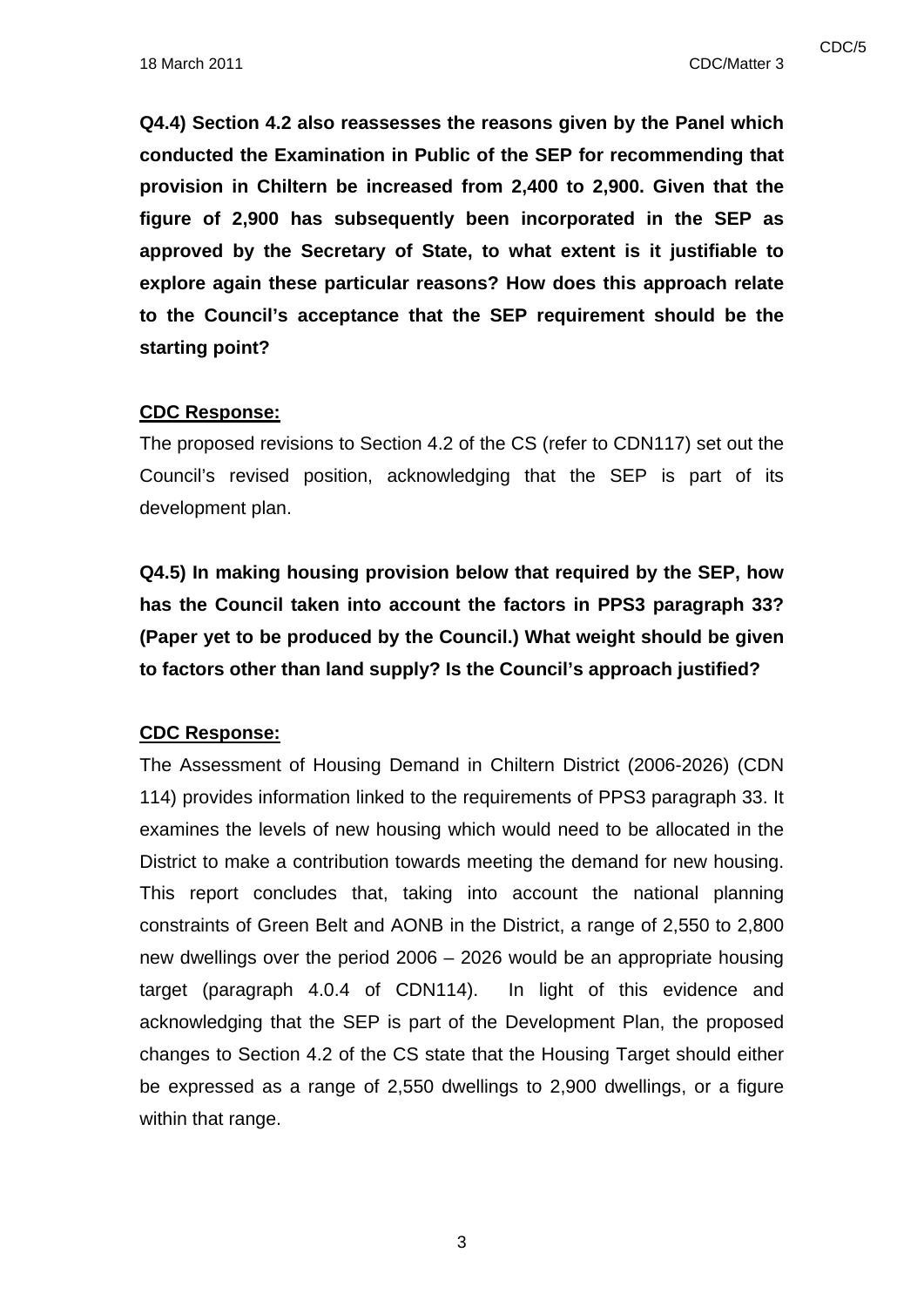18 March 2011 CDC/Matter 3

cDC/5 and the contract of the contract of the contract of the contract of the contract of the contract of the contract of the contract of the contract of the contract of the contract of the contract of the contract of the

**Q4.6) In as much as the Council's justification for 2,400 is based primarily on land supply constraints as the critical consideration, Council to explain carefully how the evidence from the SHLAA (both at the time of submission and in the light of the updating about to be undertaken) leads to a conclusion that only 2,400 can be provided. Is 2,400 the most houses that can reasonably be expected to be delivered in accordance with the strategy?** 

#### **CDC Response:**

The Assessment of Housing Demand in Chiltern District (2006-2026) (CDN 114) identifies that the minimum housing target that the Council can reasonably plan to achieve by 2026 is 2,550 dwellings, without factoring in the likely contribution of housing from small windfall site over the whole period. The Chiltern District Housing Land Supply Trajectory (2006 to 2026) at March 2011 (CDN113) identifies that if an allowance for housing from small windfall sites can be factored in, the Council can reasonably plan to achieve the 2,900 dwelling allocation over the Core Strategy period.

**Q4.7) In as much as the Council are correct in suggesting that the SHLAA can only properly give a range of potential housing capacity, should the housing provision in the Core Strategy be expressed as a range or in some other way indicate flexibility?** 

#### **CDC Response:**

The Council considers that the updated evidence shows that the housing target with the CS could reasonably be expressed as a range of dwellings. It is anticipated that this will be a matter for further discussion at the hearing sessions.

**Q4.8) Should any past or current evidence of a supply constraint which prevents the delivery of 2,900 required by the SEP, prompt the Council**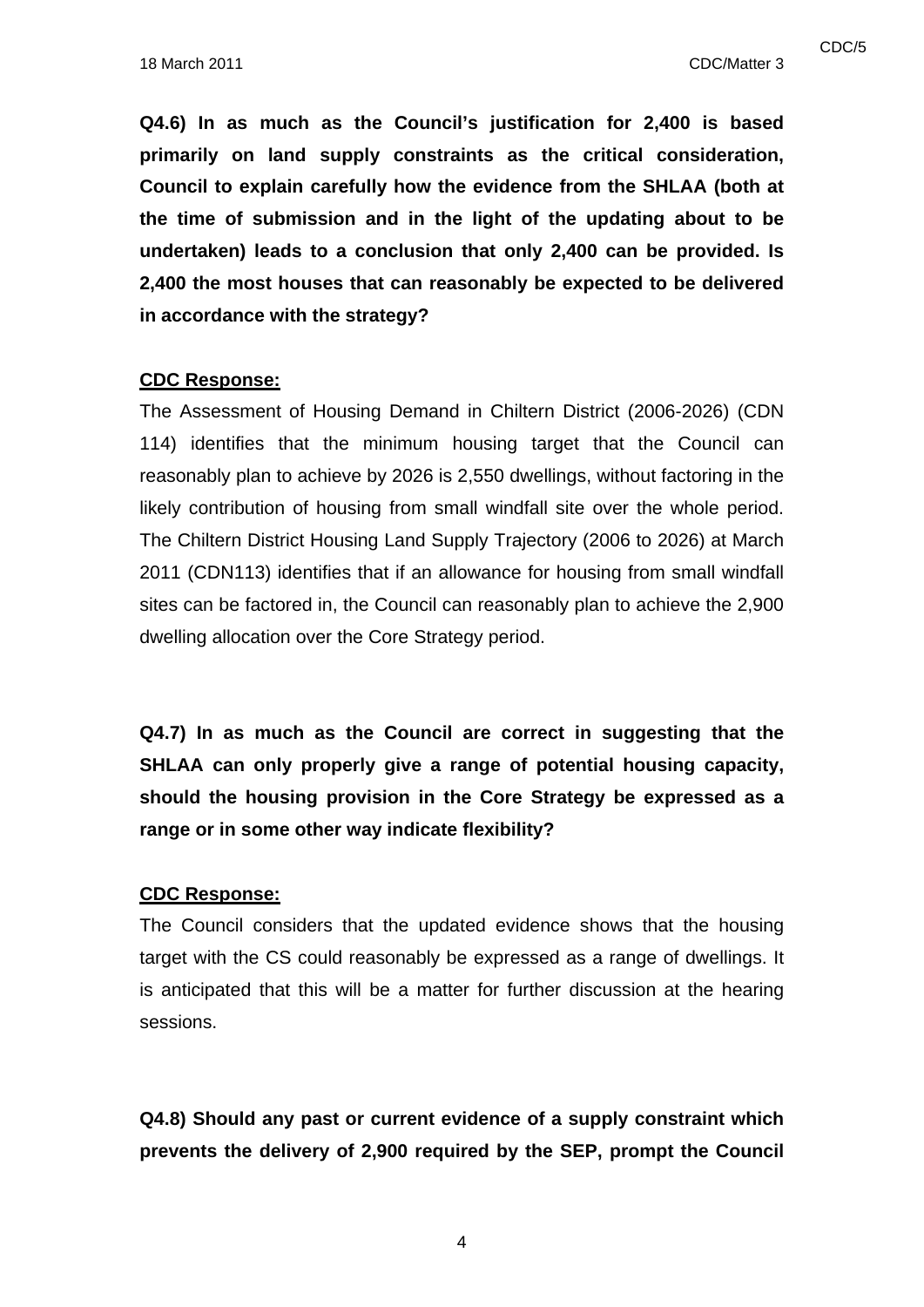**to undertake a review of the locational strategy? If it did so, where is this set out? If not, why is a review not required?** 

#### **CDC Response:**

The Chiltern District Housing Land Supply Trajectory (2006 to 2026) at March 2011 (CDN113) shows that with an allocation of 2,900 dwellings, the Council has a five year land supply of deliverable housing sites. CDN113 also shows that the Council has a supply of deliverable and developable housing sites to achieve the 2,900 dwelling allocation in years 6 to 10 of the Core Strategy. And factoring in the likely contribution of housing from small windfall sites over the whole plan period, the Council is likely to achieve the allocation by 2026 (year 15). Notwithstanding this, the Council recognises the need for the CS to be flexible and accordingly suggests that an additional bullet point is added to Paragraph 18.2 of the CS to say that if delivery slips as a result of supply constraints, the Council will consider reviewing the Core Strategy in full or in part. Refer to proposed minor change in CDN117.

#### *Land Supply and Delivery*

**Q4.9) In its response of 8 February to my 1st Preliminary Note, the Council emphasises the limited need to rely on any sites in the SHLAA to deliver its proposed 2,400, primarily only in the last 5 year period. But, in as much as the Council is relying on the SHLAA to demonstrate why a figure below the 2,900 of the SEP is justified, it is essential that any reassessment of sites in the SHLAA is not constrained by the Council's chosen figure of 2,400. The SHLAA should demonstrate as objectively as possible what capacity, or range, of housing is possible within any given set of policy/locational constraints. I would highlight the request made in my 1st note for any changes made to capacities or sites in the SHLAA to be clearly distinguished and explained.** 

#### **CDC Response:**

The Council has produced the Strategic Housing Land Availability Assessment: Update Report March 2011 (CDN 115) in response to the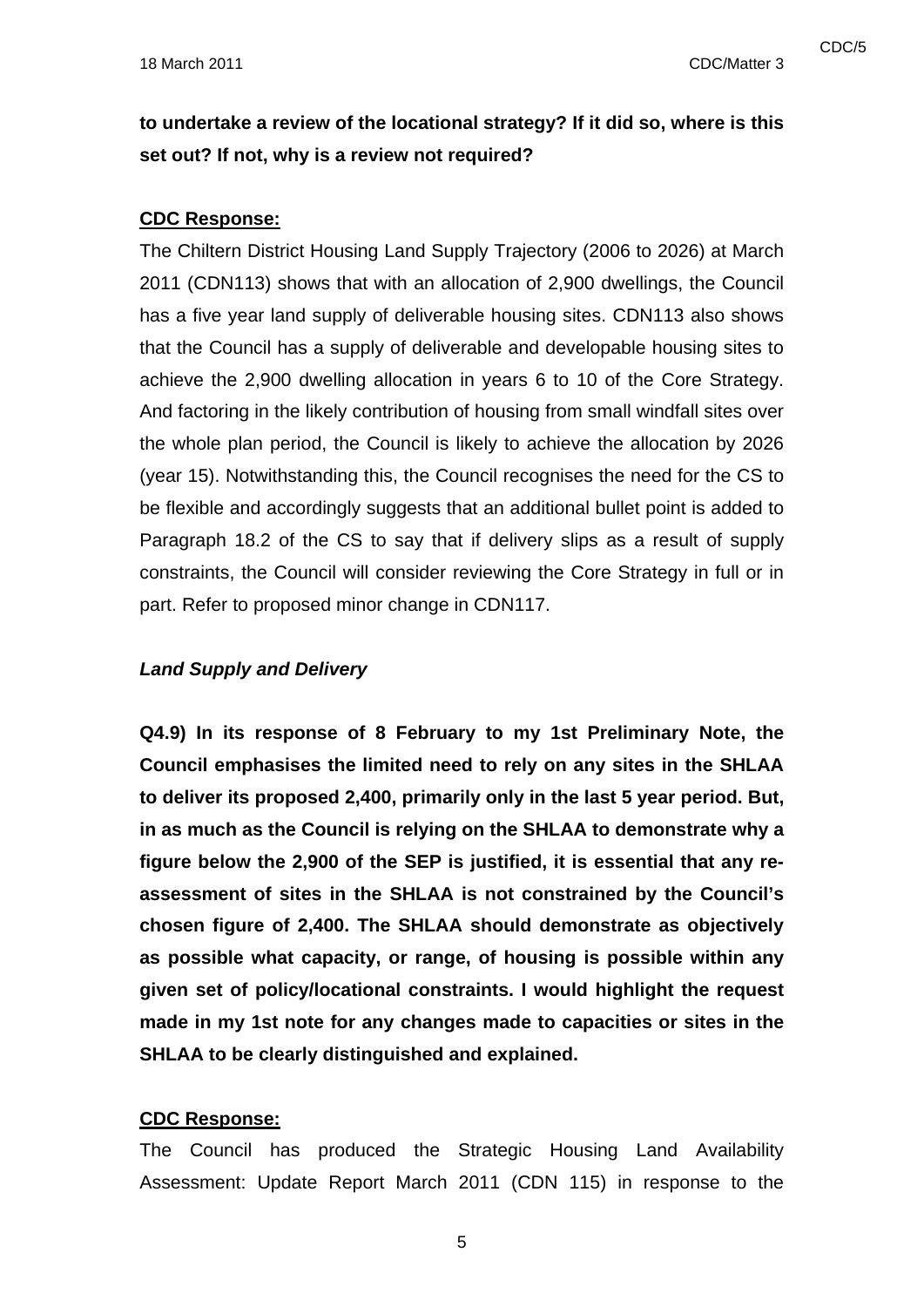Inspector's questions about the SHLAA in ID1. The methodology for this work is explained in paragraphs 2.1 to 2.4.16 of CDN115. From this it can be seen that the work was carried out by starting on a site–by–site basis, examining potential yields at this detailed level and bearing in mind the importance of local character. The results from the site–by–site assessment were incorporated into an overall summary of results from the assessment, in section 3 of CDN115. The work on CDN 115 was not constrained by an overall housing allocation. Changes to the yields which were anticipated to come from SHLAA sites can be seen in the Supporting Appendix to the Strategic Housing Land Availability Assessment: Update Report March 2011 (CDN 115/a). This supporting appendix includes proformas for each site, with details of the dwelling yield from the previous version of the SHLAA (CDN088), as well as the yields which result from the current assessment (CDN115). A comparison can also be made of the respective yields for SHLAA sites by examining the settlement summary pages for each settlement in the Supporting Appendix (CDN 115/a).

The results of the SHLAA Update Report CDN115 were incorporated into the Council's Assessment of Housing Demand in Chiltern District (2006-2026) (CDN114), enabling a comparison of its findings against overall allocation levels, as well as other factors.

**Q4.10) Item 1.1 of table H2-2 in the Housing Trajectory (CDN089 or subsequent update) assumes all extant planning permissions of 5 dwellings or more will be delivered. Is this justified? On what evidence has the Council assessed whether these sites are deliverable (and especially achievable - PPS3, paragraph 54)?** 

#### **CDC Response:**

The Chiltern District Housing Land Supply Trajectory (2006 to 2026) at March 2011 (CDN113) was prepared in response to questions from the Inspector in ID1 and it also relates to the Inspector's questions in ID4 (questions 4.10 and 4.11).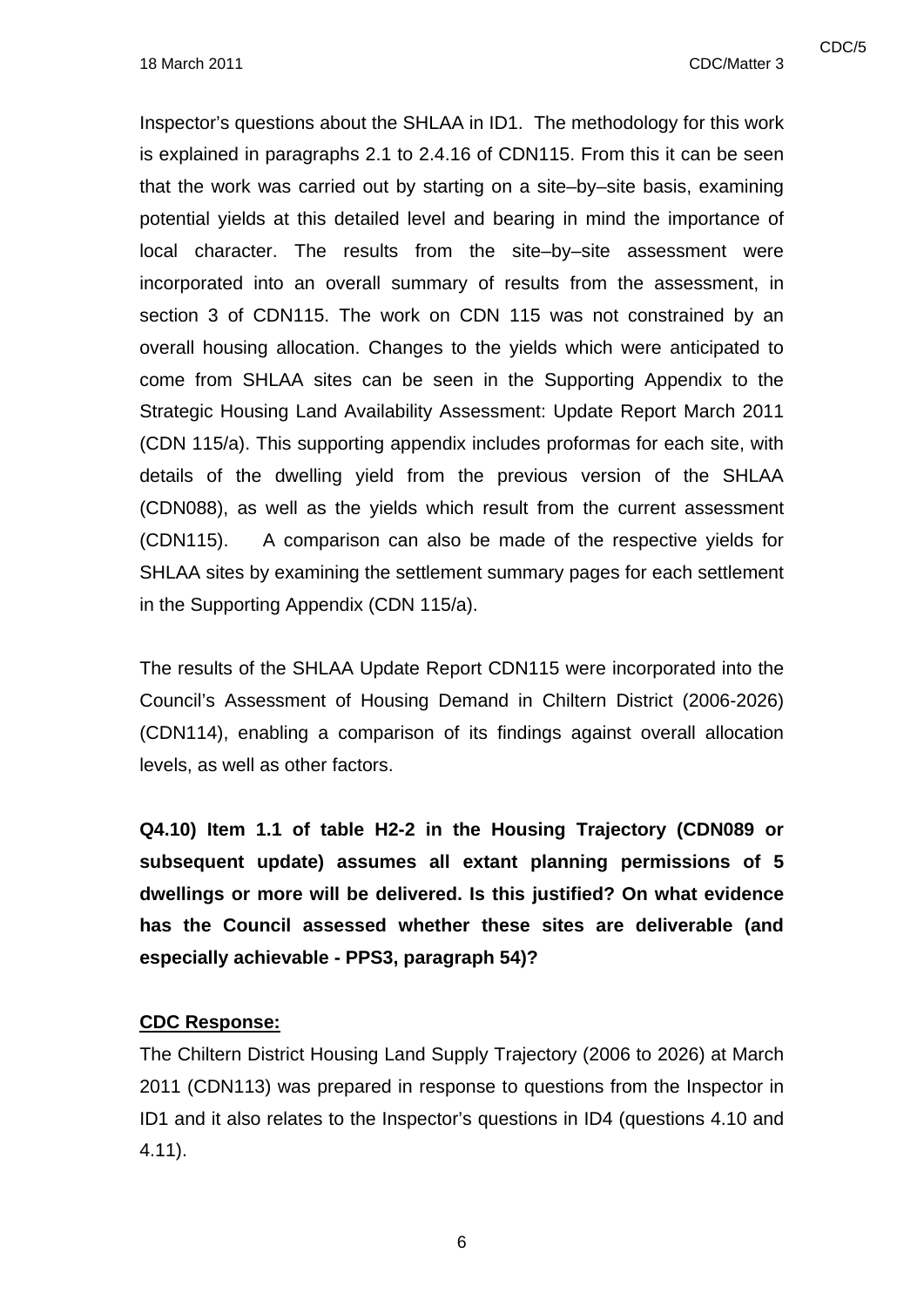Paragraph 3.2.1 of CDN 113 explains the Council's approach to estimating yields from large housing sites with outstanding planning permission and Appendix 3 of CDN113 shows the summary of information about the deliverability of sites following recent discussions with agents for those sites. Therefore this information supersedes the assumption of a 100% completion rate which was contained in the original Housing Trajectory CDN089 (footnote 4 of page 8 and Item 1.1 of Table H2-2).

**Q4.11) Item 1.2 of table H2-2 (CDN089 or subsequent update) discounts the supply from small site planning permissions by 10%. Is this justified? Is the discount based on any past evidence of implementation on such sites and, if so, is that evidence still credible?** 

#### **CDC Response:**

Paragraph 3.2.3 of CDN 113 explains the Council's approach to estimating yields from small housing sites and the reason for a reduction of 10% being applied to these types of sites. This 10% figure covers two factors, firstly the expiry of planning permissions, which has been at a rate of 4.1% since 2000. The second factor is a further small discount to reflect the fact that some planning permissions are renewals of existing permissions, rather than relating to new sites.

**Q4.12) Is the assessment of the sites in the SHLAA (CDNO88 or subsequent update) without planning permission and not allocated in the Core Strategy consistent with the advice in PPS3 (paragraphs 55 & 56)? How as the Council assessed the reasonable prospects of sites being developable, particularly those in multiple ownership? Is the Council's assessment realistic?** 

#### **CDC Response**

The SHLAA sites included in CDN115 are in suitable locations, being within urban areas, and they have no fundamental physical or environmental constraints.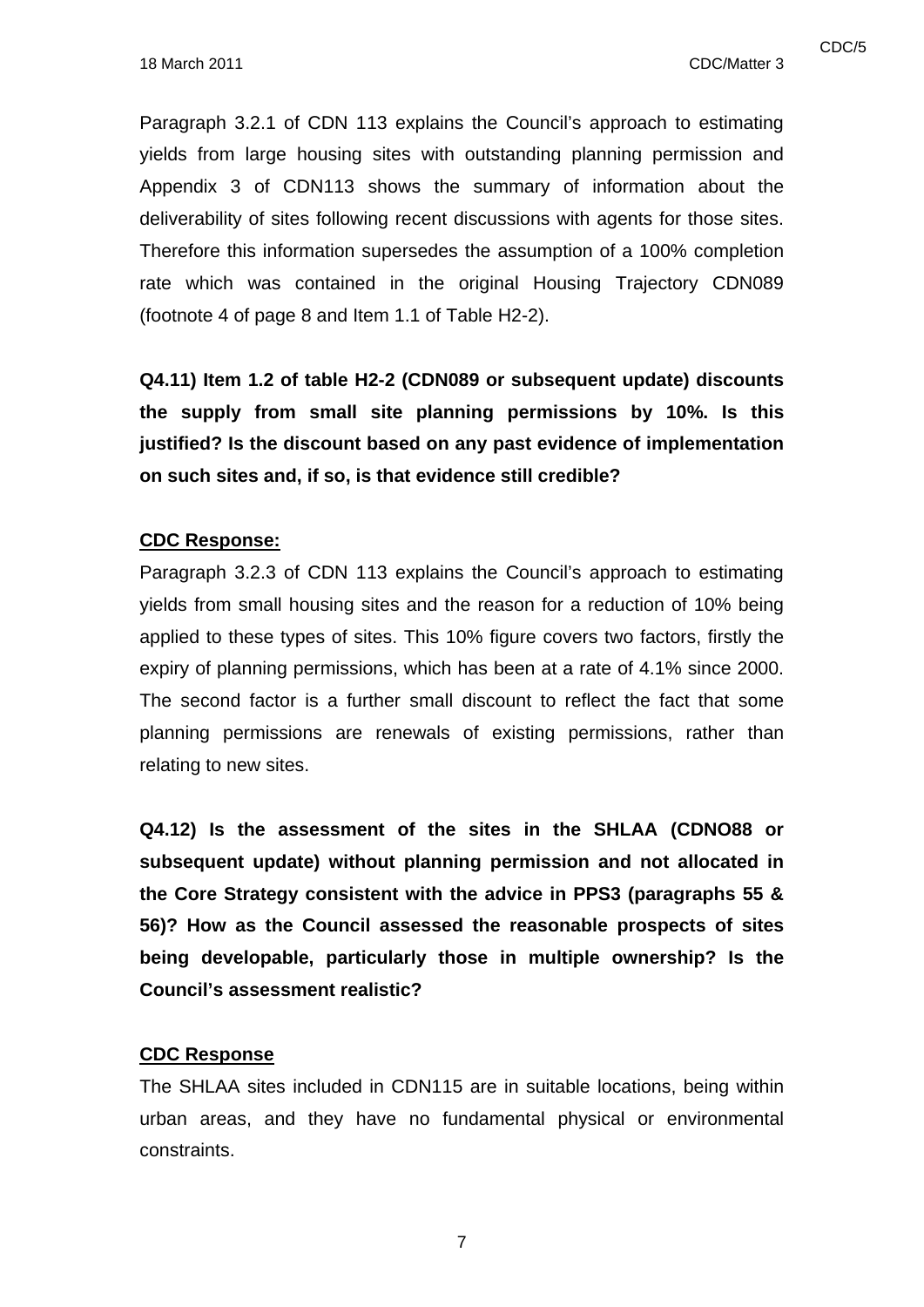CDN 115 contains information about matters concerning the developability of sites, in particular sections 3.1-3.3 which include an explanation of the approach to these matters taken in the original SHLAA, the Chiltern District Strategic Housing Land Availability Assessment Final Report (January 2008) by Roger Tym and Partners (CDN041), and information about planning permissions which have been granted for housing on SHLAA sites. It is acknowledged that many of the SHLAA sites are in multiple ownership (refer to the proformas in CDN 115/a). Nevertheless the sites have a reasonable prospect of coming forward, being very similar in character to the types of housing sites which have come forward in the District in recent years and therefore reflect the local development market. As referred to by the Inspector in ID1, the SHLAA forms a "basket of sites" which can be drawn upon as part of the various sources of housing land which meet the overall housing allocation. The role they perform can be found within the Housing Land Supply Trajectory (CDN113). The importance of taking a measured approach to the potential from SHLAA sites is also acknowledged in the Council's Assessment of Housing Demand in Chiltern District (2006-2026) (CDN114), paragraphs 3.1.9 and 3.1.10.

**Q4.13) Is the approach to the density of sites in the SHLAA set out in CDN108 justified and appropriate? How has the Council taken into account the relevant sustainable principles in policy CS4 Table 1, including b) achieving higher densities in accessible locations? What are the most appropriate considerations in assessing likely site capacity/density for SHLAA sites? Will the changes in PPS3 (June 2010) make any material difference to previous assessments?** 

#### **CDC Response:**

CDN115 and its Supporting Appendix (CDN115/a), updates earlier versions of the SHLAA and also updates and supersedes CDN108. CDN115 has reviewed site capacity assumptions of each SHLAA site in light of changes made to PPS3 in June 2010 (refer to paragraphs 2.4.8 – 2.4.16 of CDN115 in respect of density considerations). The site assessments carried out for CDN115, which factor in the average density of the surrounding area,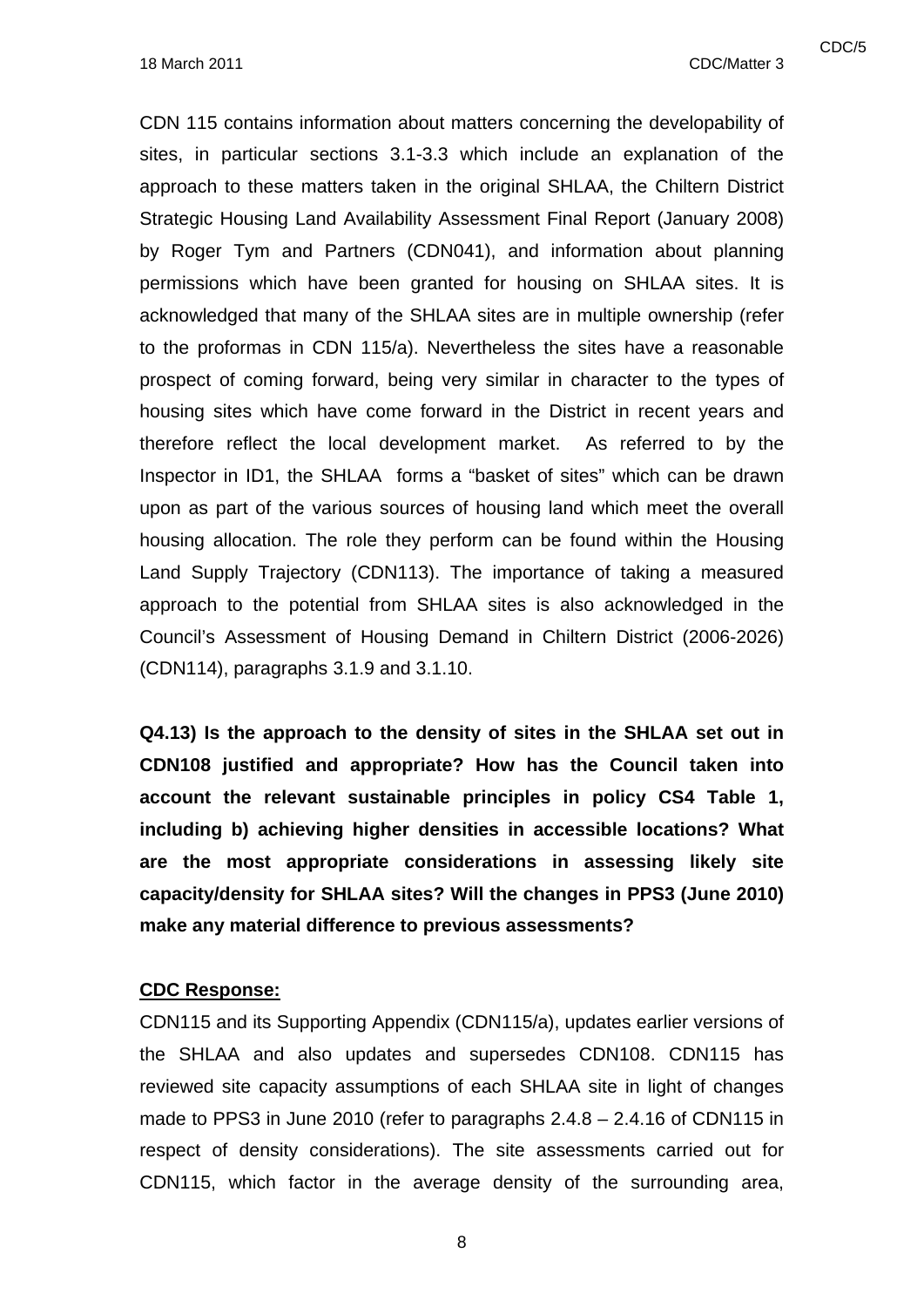accessibility of the site, and density of recent developments in the surrounding area, have resulted in the total anticipated yield from the suitable SHLAA sites being substantially lower than that anticipated in previous assessments. The anticipated yield from the suitable SHLAA sites is now estimated to be between 901 and 1,269 dwellings (net) as opposed to the 1,775 dwellings identified in CDN088.

**Q4.14) The SHLAA (CDNO88) excludes sites in a number of categories of location/constraint. If land supply is a constraint on deliverability, should the contribution of sites within any of the excluded categories be reviewed? Could any of these categories make a material contribution to land supply as part of the existing strategy (in policy CS1) or would they require a change of strategy?** 

#### **CDC Response:**

To a large extent this matter has been overtaken by the Council's recent publications in relation to the Inspector's questions ID1, namely the Chiltern District Housing Land Supply Trajectory (2006 to 2026) at March 2011 (CDN113), the Council's Assessment of Housing Demand in Chiltern District (2006-2026) (CDN114) and the Strategic Housing Land Availability Assessment: Update Report March 2011 (CDN115), which are all referred to above. The matters also link to the Council's response to the Inspector's questions on the Spatial Strategy (Main Matter 2) and the Council's response to them (CDC5).

The types of sites which were excluded from CDN088 were those which were not compatible with the policies in the Core Strategy, i.e. sites on employment land, sites within the Green Belt and sites in Established Residential Areas of Special Character etc (listed in paragraph 4.0.5). The Council is committed to reviewing the SHLAA on a regular basis and will consider over time whether any of the original sites identified within the CDN049 not brought forward into subsequent reviews could be identified without a conflict arising between the policies and strategy in the CS. Notwithstanding this, Section 18 of the Core Strategy identifies the contingency measures the Council will put in place to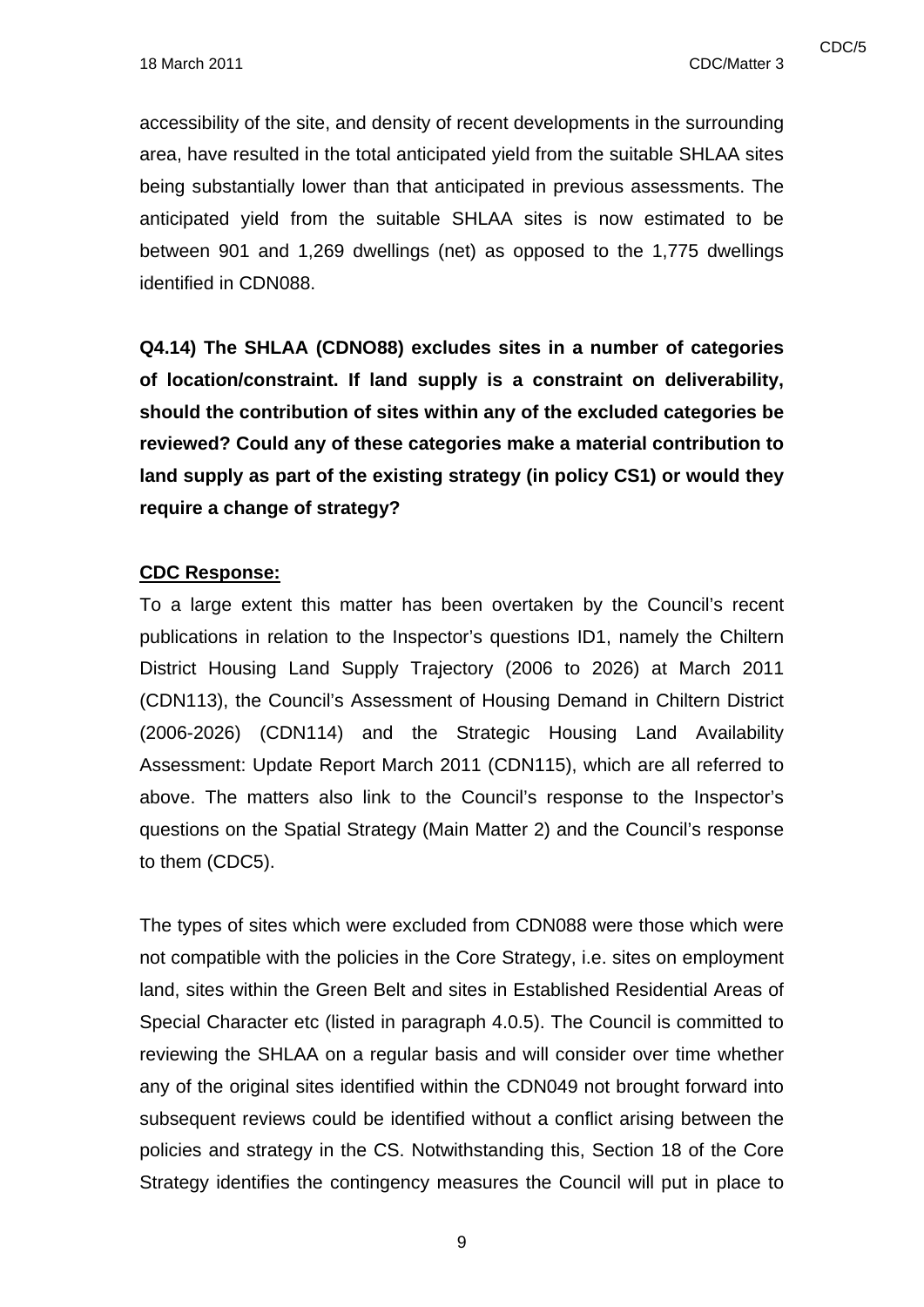ensure the continual delivery of housing in the District over the Core Strategy period. As stated in the response to Q4.8 the Council is proposing an additional bullet point to paragraph 18.2, which states that where housing delivery slows down the Council will consider reviewing the Core Strategy in full or in part. Any review could lead to an altered locational/spatial strategy, which in turn, may alter the suitability of sites identified in CDN049.

**4.15) In response to a request in my 1st Preliminary Note, the Council has set out (8 February) the past contribution to housing supply from small sites (4 dwellings or fewer) since 1996. The average is 50 dwellings a year. The Council suggest that in years 10-15, a contribution of around 250 dwellings could realistically be provided from small sites.** 

**Q4.16) How does such an assessment take into account the changes to PPS3 (June 2010)? What proportion of past and projected future small sites windfalls are on garden land? Given footnote 31 in PPS3, which defines windfalls, can such sites be described as windfalls since they would no longer occur on previously developed land? Can their possible contribution to housing delivery still be acknowledged?** 

#### **CDC Response:**

It is noted that the definition of windfalls in footnote 31 of PPS3 relates to previously developed sites (NB. PPS3 only provides a definition of previously developed land and not sites). To assist the Inspector, information has been produced in order to show what types of land use have given rise to small windfall sites in the past. This table is included as **Appendix 1** to this Council's response. It shows that 6.6% of the total permissions for new housing in the District over the period since April 2006 to March 2011 has been on small windfall sites comprising land which was formerly residential garden land. This is equivalent to 23% of permissions on all small windfall sites.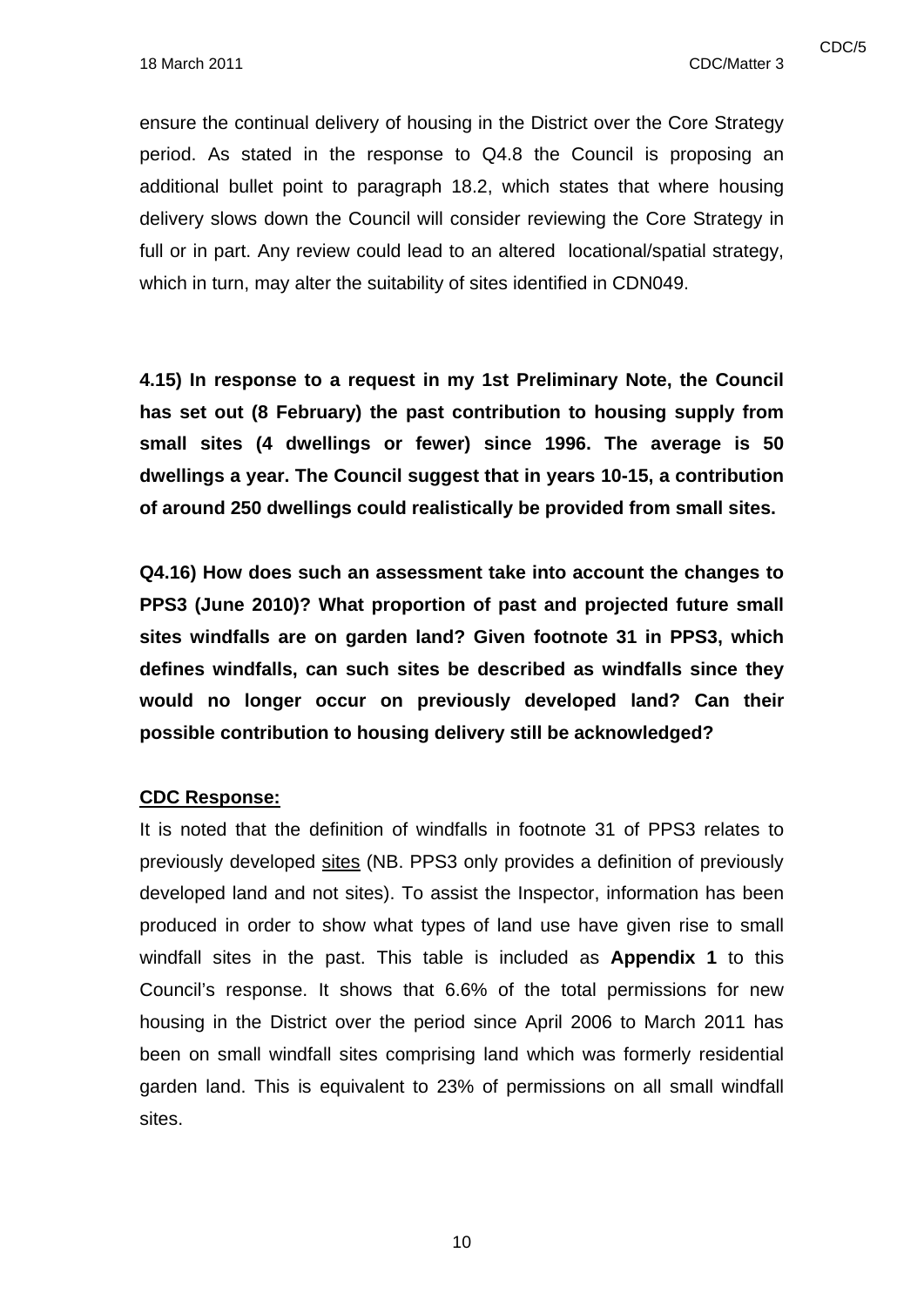Notwithstanding matters relating to the definition of windfall sites in PPS3, it can be said with some certainty that planning permissions for small housing sites will still come forward in the District over the whole Core Strategy period (Refer to CDN113).

**Q4.17) In the light of the above, the Council welcomes the opportunity to discuss an allowance from small sites windfalls in the first 10 years of supply. PPS3 makes clear (paragraph 58) that windfalls should not be included in the first 10 years of supply unless there is robust evidence of genuine local circumstances that prevent specific sites being identified (my emphasis). Accordingly, if the Council now seek to include such an element in the first part of the supply, it needs to explain what prevents sites being allocated, including those in the categories which have been excluded, as a matter of local choice, in the SHLAA. Relevant representors on this issue can respond to any such case put forward.** 

#### **CDC Response:**

The Chiltern District Housing Land Supply Trajectory (2006 to 2026) at March 2011 (CDN113) considers the supply of housing in the District at an allocation of 2,900 over the 15 year period of the CS. It shows that to achieve this housing allocation in years 6 to 10 of the CS, given the number of specific deliverable housing sites identified, around 293 dwellings would need to be built on developable SHLAA sites (refer to para 4.2.3 of CDN113). CDN115 identifies that the potential number of dwellings that can be drawn from specific, suitable and developable housing sites is between 901 and 1269 dwellings. With this in mind, the Council does not consider that acknowledging the likely contribution from windfalls in the early part of CS, would prevent specific sites being allocated or identified.

**Q4.18) Even if not justified as a contribution to supply in the first 10 years, would small site windfalls provide any flexibility for ensuring delivery of the housing requirement?**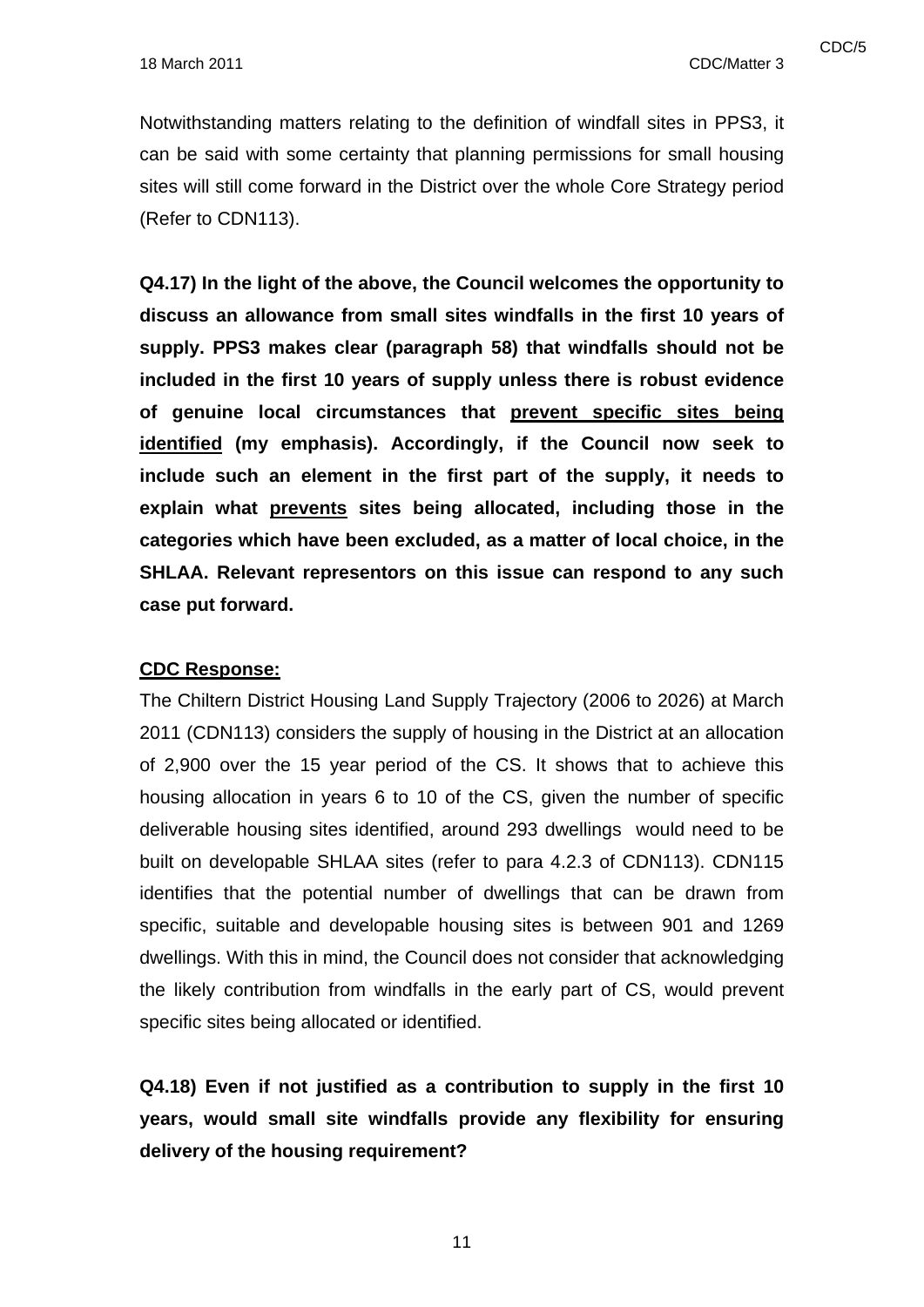#### **CDC Response:**

For the reasons stated above and in supporting evidence documents the Council considers that small windfalls will provide a known source of housing over the CS period. Thus the Council considers they will inevitably provide flexibility for ensuring a steady supply of housing over the whole plan period.

**Q4.19 Are the indicators after policy CS2 adequate to measure whether the policy is being implemented effectively? Should there be monitoring of where development is taking place and/or its relationship to accessible/sustainable locations?** 

Noting these matters, it is proposed that the first indicator used to measure the success of Policy CS4, 'Ensuring that Development is Sustainable' is restated for Policy CS2 (see CDN117).

**Q4.20) Should any action be proposed if the delivery of new homes falls behind the rate necessary to ensure total provision is delivered within the plan period? If so, how?** 

Section 18 of the CS deals with this matter in some detail.